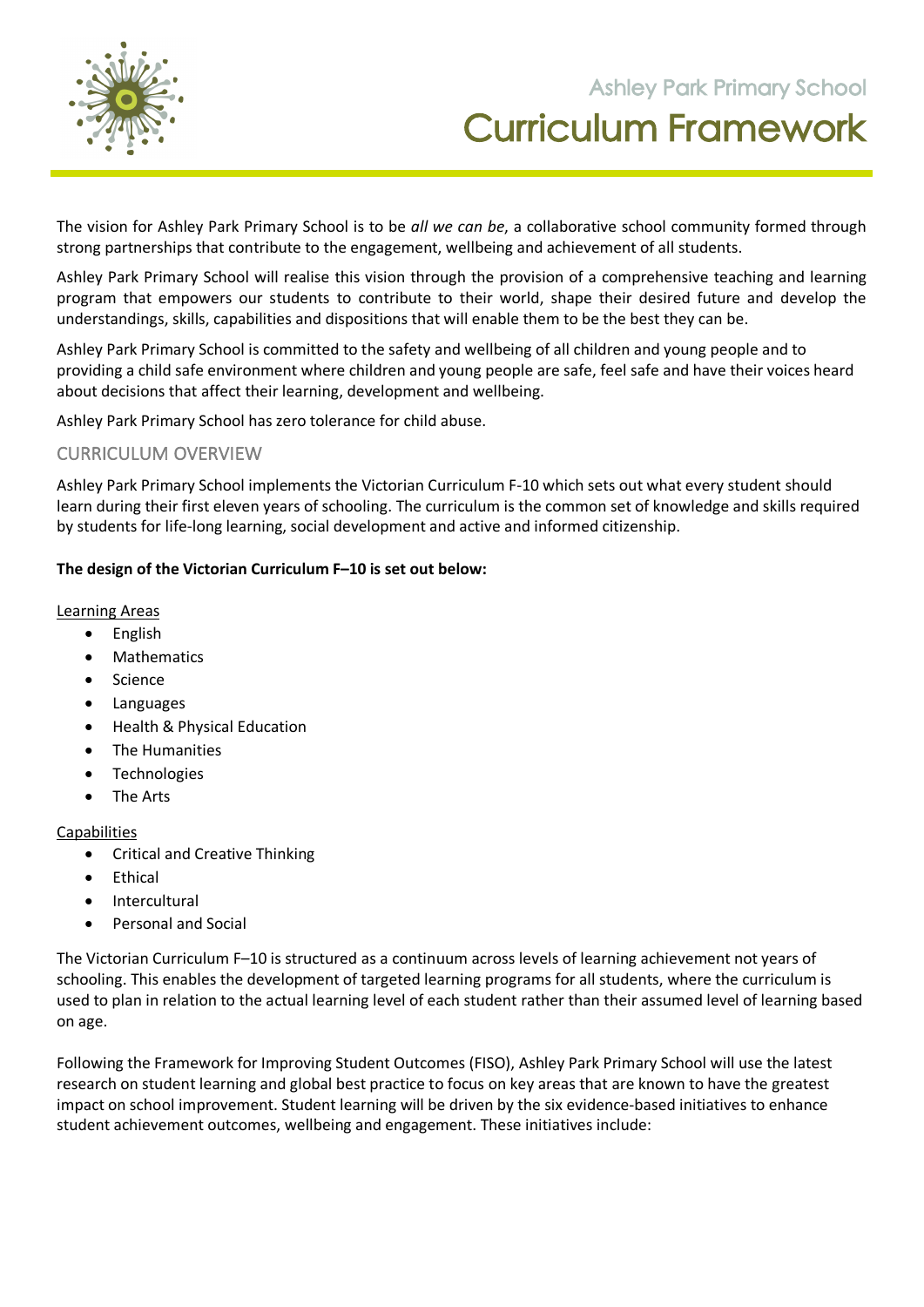- Building practice excellence
- Curriculum planning and assessment
- Building leadership teams
- Empowering students and building school pride
- Setting expectations and promoting inclusion
- Building communities

To ensure the effectiveness of our school, the four state-wide priorities will underpin our curriculum framework. These are

- 1. Excellence in Teaching and Learning
- 2. Professional Leadership
- 3. Positive Climate for Learning and
- 4. Community Engagement in Learning

Ashley Park Primary School will:

- recognise and respond to diverse student needs when developing its curriculum programs and curriculum plan
- comply with all DET guidelines about the length of student instruction time required in Victorian schools
- resource programs via a Program Budget process

## CURRICULUM PROVISION

Ashley Park Primary School will provide a teaching and learning program that will address the specific needs of students in relation to gender, additional learning needs, disabilities and impairments, giftedness and students from culturally diverse backgrounds and Language Backgrounds Other than English.

Where practical students will be organised into learning communities based on year levels that correspond to the Victorian Curriculum bands of schooling. The structure and make up of these learning communities will enable the knowledge and skills specific to the relevant band of schooling in the Victorian Curriculum to form the foundation and focus of the teaching and learning program provided. Teachers will work in collaborative, professional learning teams to plan and implement a differentiated teaching and learning program that caters for the individual learning needs of all students who will be operating at various points along the learning continuum. The Victorian Teaching and Learning Model will guide the selection and use of effective teaching practices and inform the decisions about highly effective teaching approaches.

Our teaching and learning program will be structured with a strong emphasis on the development of highly literate, numerate and curious students. Our whole school Victorian Curriculum plan sets out the organisation and allocation of time for each of the learning areas and capabilities and our community timetables ensure implementation on a weekly basis.

**English** will be undertaken on a daily basis with focussed sessions for reading and writing. These will be implemented with students in like needs groups. Speaking and listening skills will be explicitly developed during both reading and writing sessions and will be practiced and utilised during all other areas of the curriculum and the weekly assembly. In the lower levels of the primary school sessions focussed on the development of speaking and listening skills will be included as need determines.

**Mathematics** will be undertaken on a daily basis with focussed sessions for the development of skills and knowledge in Number and Algebra, Measurement and Geometry and Statistics and Probability. Number and Algebra sessions will be implemented with students in like needs groups while Measurement and Geometry and Statistics and Probability strands will be the focus of maths Proficiency sessions. The proficiency strands Understanding, Fluency, Problem Solving and Reasoning are fundamental to learning mathematics and working mathematically and will be developed through hands on application of mathematics skills and understandings using real life problem solving contexts with students collaborating in mixed ability groups.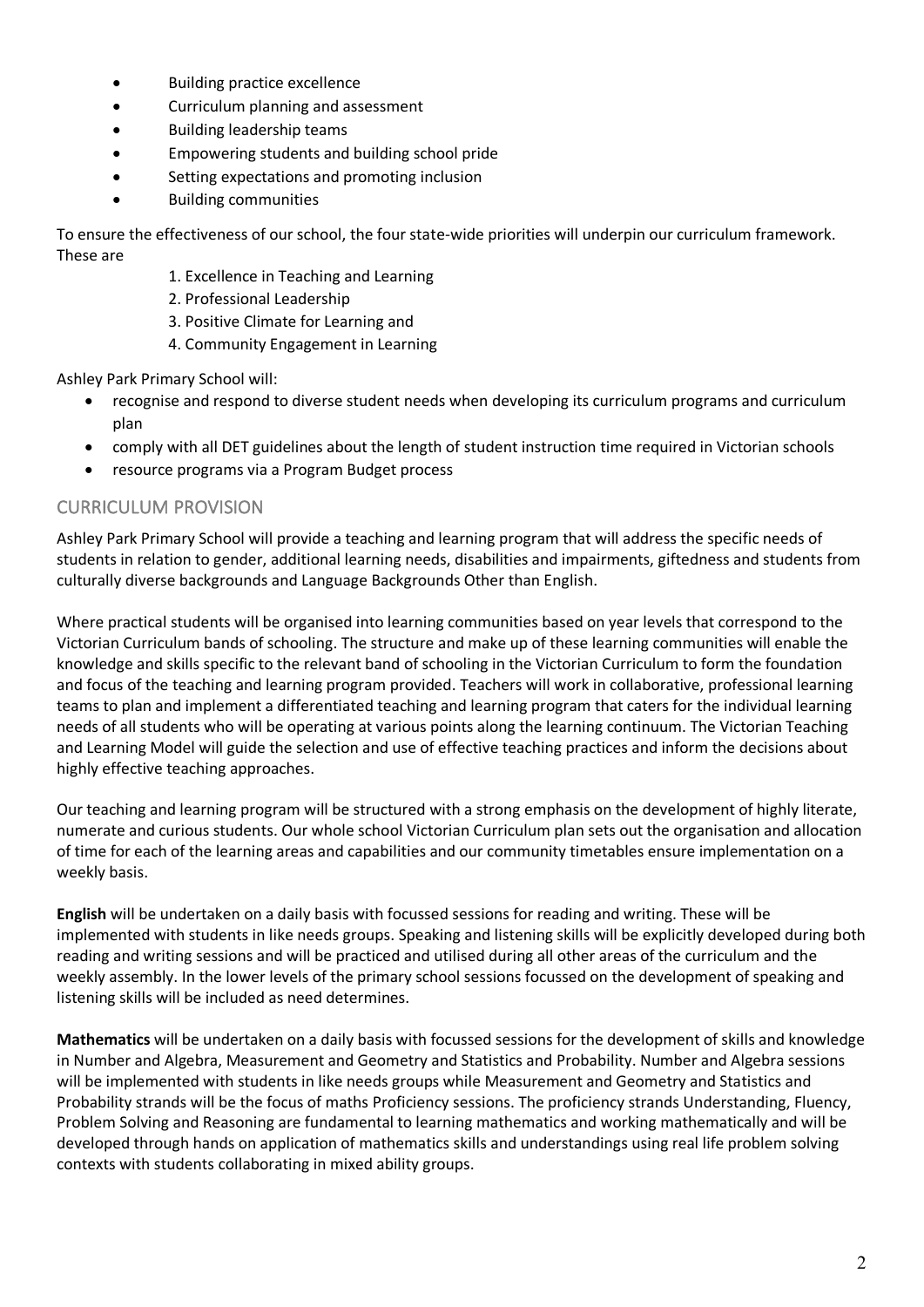Our **Inquiry Learning** approach underpinned by Kath Murdoch's Inquiry Cycle will be utilised to design learning experiences that focus on and enable the skills and knowledge of the following Victorian Curriculum learning areas and capabilities to be developed.



### Victorian Curriculum - Inquiry

#### Learning areas

- **Science**
- Health (& Physical Education)
- The Humanities
- **Technologies**

#### **Capabilities**

- Critical and Creative Thinking
- **Ethical**
- **Intercultural**
- Personal and Social

Our inquiry learning approach will capitalise on the inherent inquisitiveness and curiosity of learners. The Victorian Pedagogical Model will guide the design process we use where student voice and agency are captured and utilised to develop the architecture for the learning to come. The design process informs planning and ensures the needs and interest of our students are met. In our whole school Victorian Curriculum plan, only the seed linked to the learning areas and capabilities for each inquiry is stipulated. This seed provides the starting point and curriculum base for the inquiry to sprout and then grow guided by the interests and needs of the students along with the expertise and knowledge and understanding of the teachers throughout its duration.

English and mathematics skills and understandings will, where possible, be linked to each term's inquiry assisting children and teachers to make connections between and across the learning areas. The capabilities will be incorporated in all learning areas while specific capabilities will be a contributing focus of the inquiry seed and a key consideration as the inquiry grows enabling the explicit development of the capability.Our Inquiry, writing and capabilities overview provides greater detail of our guaranteed and viable curriculum.

Our **specialist program** includes focussed instruction in the following learning areas and capabilities.

#### Learning areas

- Languages
- (Health &) Physical Education
- **Technologies**
- The Arts

#### Capabilities

- Critical and Creative Thinking
- Ethical
- Intercultural
- Personal and Social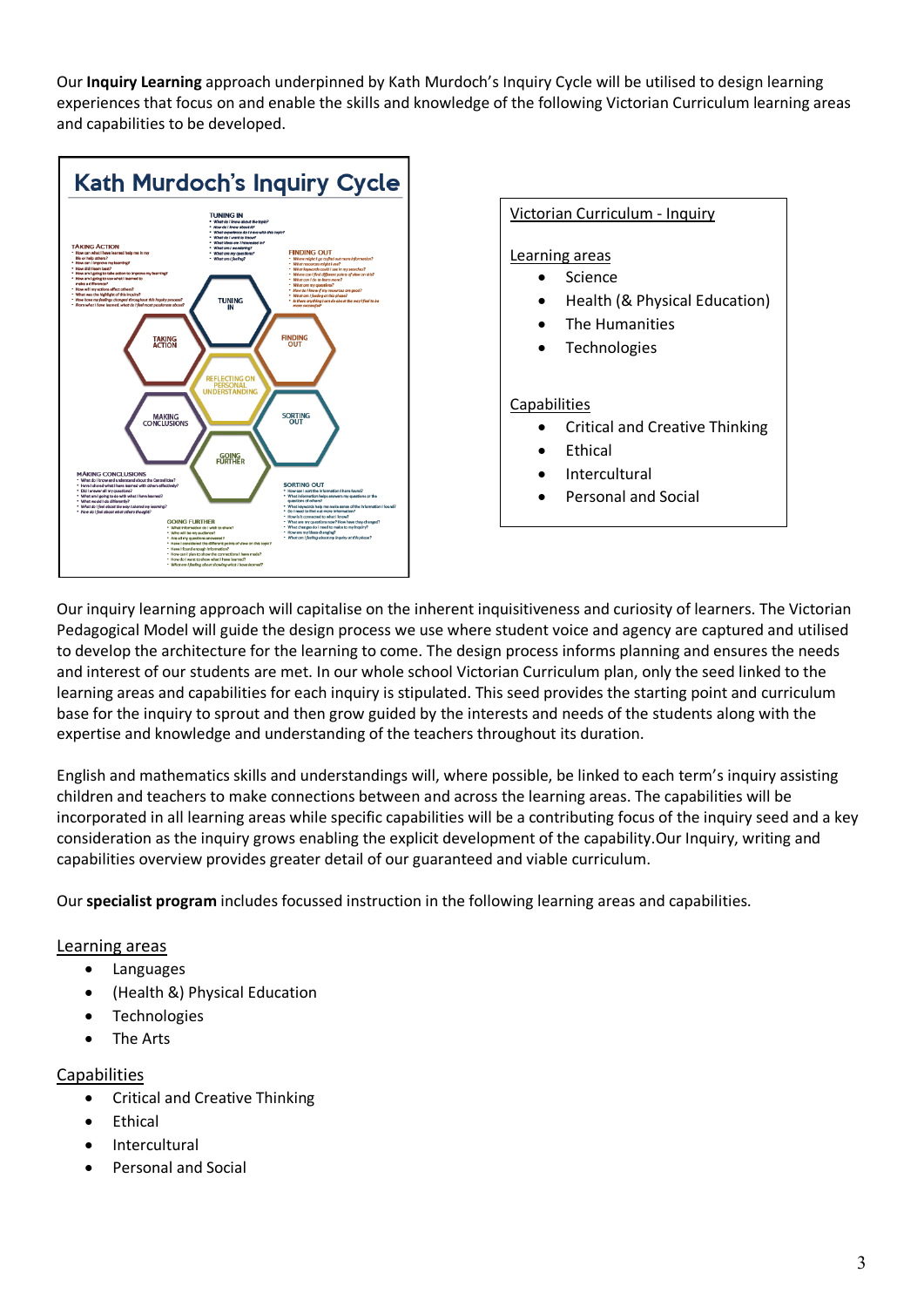Weekly sporting opportunities will be provided to students Year 4 - 6 through their participation in an interschool sporting program. Appropriately aged children will also have the opportunity to participate at the interschool, district, regional and state level in teams or as an individual. We will provide a camping program to enable children to develop skills and understandings in the area of outdoor education and to build their wellbeing and their social, emotional and positive relationships skills.

The use of Information and Communications Technologies (ICT) will be integrated across the curriculum to support the improvement of teaching and learning outcomes, adhering to DET's School Policy & Advisory Guide 'Using Digital Technologies to Support Learning and Teaching' and the school's Digital technologies (Internet, social media and digital devices) policy.

## **Wellbeing**

Ashley Park Primary School will embed student wellbeing in all learning experiences by aligning student wellbeing, engagement and curriculum policies and creating an educational environment and teaching and learning program that is inclusive and meaningful to all students. This will see two weekly wellbeing sessions included in the community timetables so that the school values and behavioural expectations can also be explicitly taught and social and emotional wellbeing can be fostered along with the development of positive relationships. The personal and social capability curriculum will underpin the learning in this area.

The school will implement a weekly wellbeing session that has a focus that is common across the whole school. It will draw on the Resilience, Rights and Respectful Relationships learning materials to ensure that students develop the necessary social, emotional and positive relationship skills that empower them and keep them safe. This session will also provide opportunity for cross age and buddy programs to foster positive relationships and build a sense of community, contributing to the wellbeing and engagement of individuals and that of the school as a whole.

The Resilience Project, Berry Street Education Model, We Thinkers - Social Explorers, Zones of Regulation and approaches from School Wide Positive Behaviours will also be drawn upon to provide further whole school focuses or focuses that are common to the different learning communities.

The weekly community focussed wellbeing session will consider the personal and social issues of students in that community and a flexible, relevant, inclusive and appropriate curriculum will be provided in response to these.

## ASSESSMENT AND IMPROVING STUDENT LEARNING

Ashley Park Primary School has developed an assessment schedule that outlines the tasks, performances of understanding and assessment tools that will be utilised by teachers to gather information about and evaluate student performance. These include

- Pre and post tests for teaching and learning cycles that will be used to shape learning programs and organise groupings for instruction.
- Provocation and prior learning tasks to activate student voice and prior knowledge and inform inquiry design
- A variety of tools used by teachers for observing, recording and analysing a student's abilities in order to plan the next steps. These include NAPLAN, DET interviews and other standardized and diagnostic tests, as well as observational surveys.

Teachers will review the data collected from these assessments and then together, determine the allocation of a teacher to each group of students to ensure that the needs of the children in that group can be best met by the allocated teacher's expertise and skill.

Each learning community team will utilise the whole school Victorian curriculum plan and collaborate to plan and document the teaching and learning program at both the band of schooling and curriculum area level using google apps for education as their collaborative tool. Teachers will be responsible for the documentation of the program they plan and provide for the group of students whose learning they have direct responsibility for, while the responsibility for improving the learning of the cohort will be the collective responsibility of the team and will occur weekly through our PLT meetings and within our PLC schedule and teaching and learning cycles.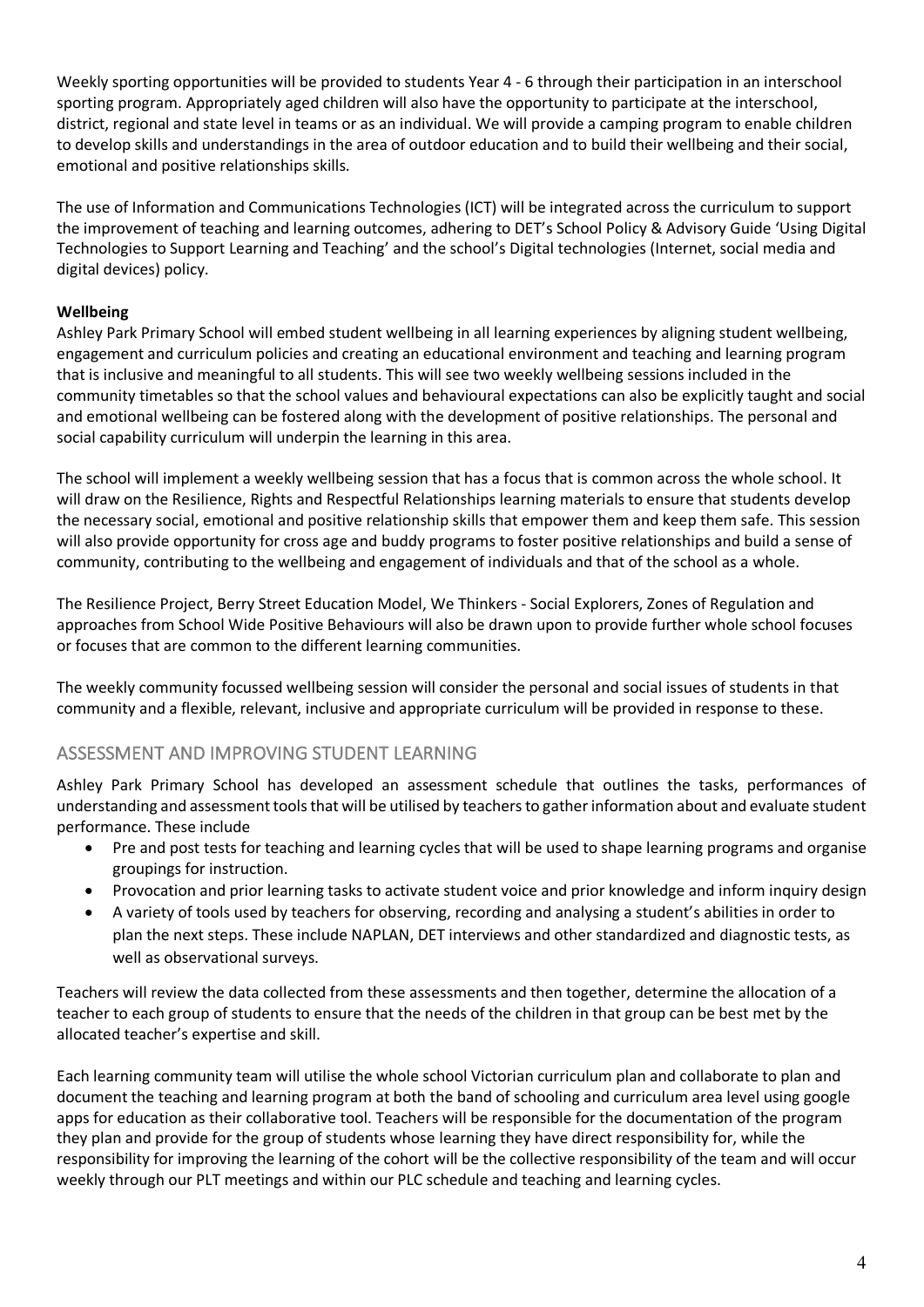Data interrogation and student learning gain will form the basis of our PLC schedule that will involve teachers from the same learning community reviewing instructional groupings and developing learning intentions for the cohort of learners. Both the Principal and Assistant Principal will work as instructional leaders as part of our PLTs and the PLC schedule. Each week there will be a different learning area that will be the focus of the teaching and learning cycle ensuring that across each term the learning program, teaching practice and resulting achievement is reviewed at least twice, creating learning cycles of approximately 5 weeks in the following areas; reading, writing, spelling, mathematics, inquiry and specialised learning. These areas are indicated in community timetables, demonstrating our whole school approach to implementing our Victorian curriculum plan.

Evidence of student growth, progress, and achievement will be reviewed and utilised to evaluate effective teaching practice and determine the continuing learning needs that will be become the focus for the next five week learning cycle in that area. Based on this evidence and evidence students gather themselves students will review and reflect upon their individual goals and set new ones that will drive their focus for the next learning cycle in that area.

The following key questions will guide PLTs during their teaching and learning cycles

- 1. What do we want each student to learn?
- 2. How will we know when each student has learnt it?
- 3. How will we respond when a student experiences difficulty in learning?
- 4. How will we respond when a student already knows it?

As teachers identify the learning needs of their cohort they will also identify their own learning needs and that of others in their team. This will provide the focus for their own professional learning and ensure that teachers build their own professional knowledge, skills and practice to improve student learning outcomes. This learning will be directly transferable to teaching practice and its effect measured through student learning gain at the conclusion of each learning cycle. Teacher capacity to utilise The Timperley Inquiry Improvement Model will be developed to enable them to improve their practice to meet the student learning needs they identify as part of the PLC schedule.

The Timperley model is grounded in the ability to identify fit for purpose data, to analyse the data and make correlations between student and teacher evidence that informs and measures the impact of professional learning. The cycle consists of five dimensions, which will help to breakdown the perennial teacher question: "Based on the needs of my students what do I need to know and do differently in my teaching practice to progress the learning of my students?"

Five Dimensions within the cycle:

- 1. What do my students need to be able to know, understand and be able to do?
- 2. What do I need to know and be able to do in response to my students' needs?
- 3. How do I go about deepening my knowledge and refining my skills?
- 4. What happens in the classroom when I apply my learning?
- 5. What impact did my learning have on my practice and on my students' learning?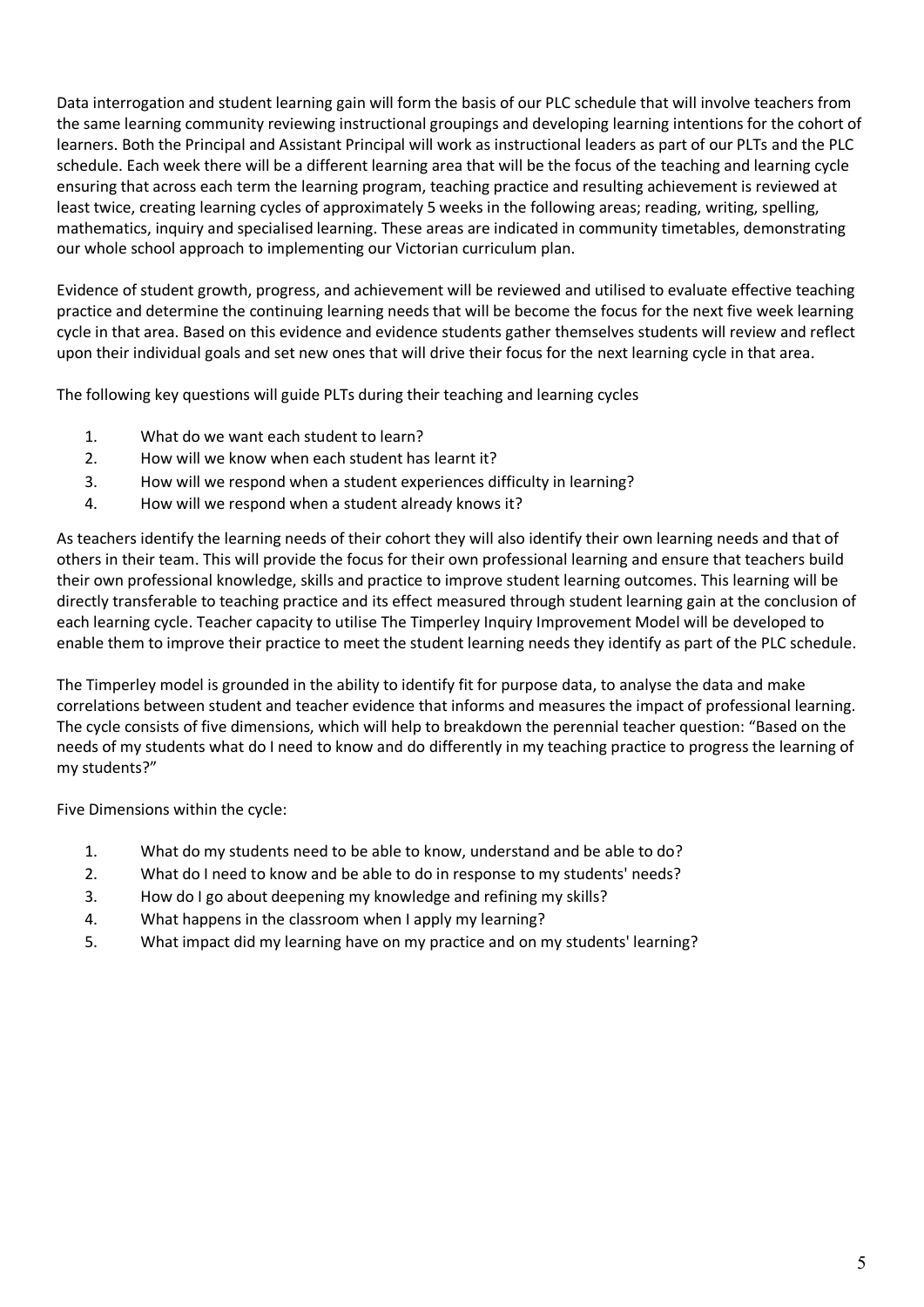



The weekly PLTs and PLC schedule will enable teachers to reflect on their own learning and their teaching effectiveness using the student data evidence that is central to our data and cohort planning meetings.

# TEACHING AND LEARNING EVALUATION AND REVIEW

Through the Performance and Development cycle, teachers will reflect and review their teaching practice, based on cohort results. These results will also enable the review of their Timperley inquiry cycle and mid and end of year cycle discussions will focus on this professional learning and its resulting increased capacity to improve student outcomes. Teachers will have the opportunity to revise, set and amend goals as appropriate throughout the process, based on the needs of their target groups and the cohort. All teaching staff will use the AITSL standards to assist in understanding and guiding teacher practice.

Through the use of professional practice days and weekly APT teachers will undertake peer observations each term focussed on their area of inquiry determined through the use of the Timperley Model Cycle of Inquiry. They will have the opportunity to give and receive feedback on their own teaching practice and that of others. This feedback will be utilised during discussions at both mid and end of year as part of the performance and development cycle.

Their performance and development goals will align with whole school priorities, goals and targets that will connect student performance with teacher inquiries. Reflections and discussions will in turn guide professional learning opportunities for both individuals, teams and the whole school throughout the year and will contribute to the improvement of teaching practice across the school.

The School Strategic Plan will set out the school's direction, goals, targets and key strategies for improvement. The Annual Implementation Plan will outline incremental stages of strategic plan implementation, monitoring and evaluation, broken down into 12-month targets. An Annual Report will provide the community with information about the school's performance in implementing improvement strategies and how resources have been used.

The Principal and Assistant Principal will form the Leadership Team in the initial stages of the school. They will play a key role in the PLTs providing instructional leadership and coaching to ensure scope and sequence and curriculum coverage is developed and monitored across the school for all learning areas and capabilities of the Victorian Curriculum. The effect of this work and the teaching and learning programs will be monitored by the School Improvement Team on a regular basis, using student performance data to measure our impact on student learning outcomes.

The School Improvement Team will include the whole staff in the initial stages of the school and then grow to include learning specialists and PLT leaders. It will continuously monitor student outcomes and will track whole school data, cohort and/or individual data and identify potential teaching and learning areas that require further focus.